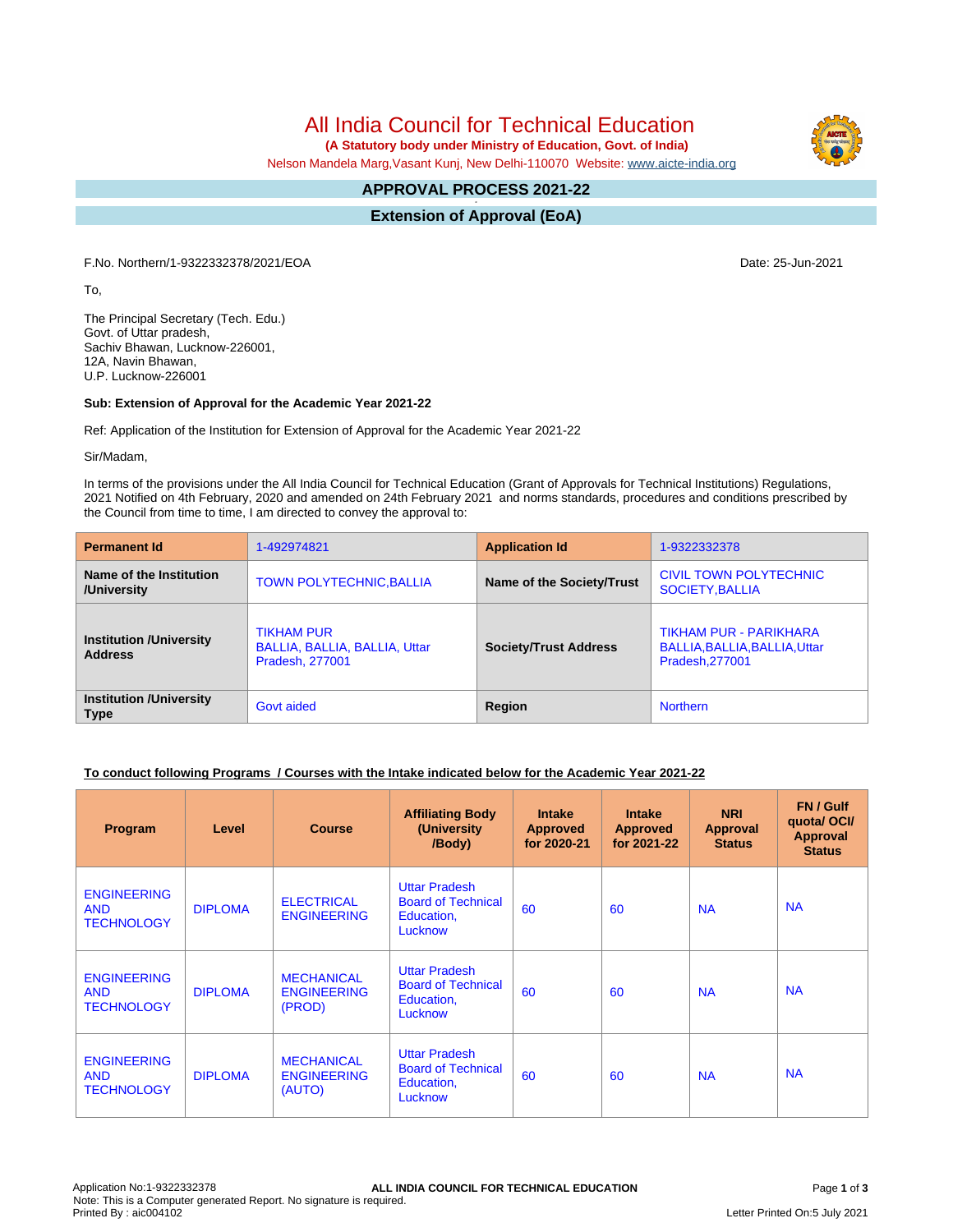| <b>ENGINEERING</b><br><b>AND</b><br><b>TECHNOLOGY</b> | <b>DIPLOMA</b> | <b>CIVIL</b><br><b>ENGINEERING</b><br>$(2$ SHIFT) | <b>Uttar Pradesh</b><br><b>Board of Technical</b><br>Education,<br>Lucknow | 30 | 30 | <b>NA</b> | <b>NA</b> |
|-------------------------------------------------------|----------------|---------------------------------------------------|----------------------------------------------------------------------------|----|----|-----------|-----------|
| <b>ENGINEERING</b><br><b>AND</b><br><b>TECHNOLOGY</b> | <b>DIPLOMA</b> | <b>CIVIL</b><br><b>ENGINEERING</b>                | <b>Uttar Pradesh</b><br><b>Board of Technical</b><br>Education,<br>Lucknow | 30 | 30 | <b>NA</b> | <b>NA</b> |

#### **It is mandatory to comply with all the essential requirements as given in APH 2021-22 (Appendix 6)**

The Institution/ University is having the following deficiencies as per the online application submitted to AICTE (self-disclosure based) and the same shall be complied within Six Months from the date of issue of this EoA

## **Deficiencies\* Noted (based on Self Disclosure)**

| Number of PCs in Language lab. |
|--------------------------------|
| Application S/W.               |

System S/W .

PCs to Student ratio .

Laboratory.

#### MultiMediaPC.

Establishment: Internal Complaint Committee(ICC).

**\***Please refer Deficiency Report for details

# **Important Instructions**

- 1. The State Government/ UT/ Directorate of Technical Education/ Directorate of Medical Education shall ensure that 10% of reservation for Economically Weaker Section (EWS) as per the reservation policy for admission, operational from the Academic year 2019-20 is implemented without affecting the reservation percentages of SC/ ST/ OBC/ General. However, this would not be applicable in the case of Minority Institutions referred to the Clause (1) of Article 30 of Constitution of India. Such Institution shall be permitted to increase in annual permitted strength over a maximum period of two years.
- 2. The Institution offering courses earlier in the Regular Shift, First Shift, Second Shift/Part Time now amalgamated as total intake shall have to fulfil all facilities such as Infrastructure, Faculty and other requirements as per the norms specified in the Approval Process Handbook 2021-22 for the Total Approved Intake. Further, the Institutions Deemed to be Universities/ Institutions having Accreditation/ Autonomy status shall have to maintain the Faculty: Student ratio as specified in the Approval Process Handbook.
- 3. Strict compliance of Anti-Ragging Regulation, Establishment of Committee for SC/ ST, Establishment of Internal Complaint Committee (ICC), Establishment of Online Grievance Redressal Mechanism, Barrier Free Built Environment for disabled and elderly persons, Fire and Safety Certificate should be maintained as per the provisions made in Approval Process Handbook and AICTE Regulation notified from time to time.
- 4. In case of any differences in content in this Computer generated Extension of Approval Letter, the content/information as approved by the Executive Council / General Council as available on the record of AICTE shall be final and binding.

**Prof.Rajive Kumar**